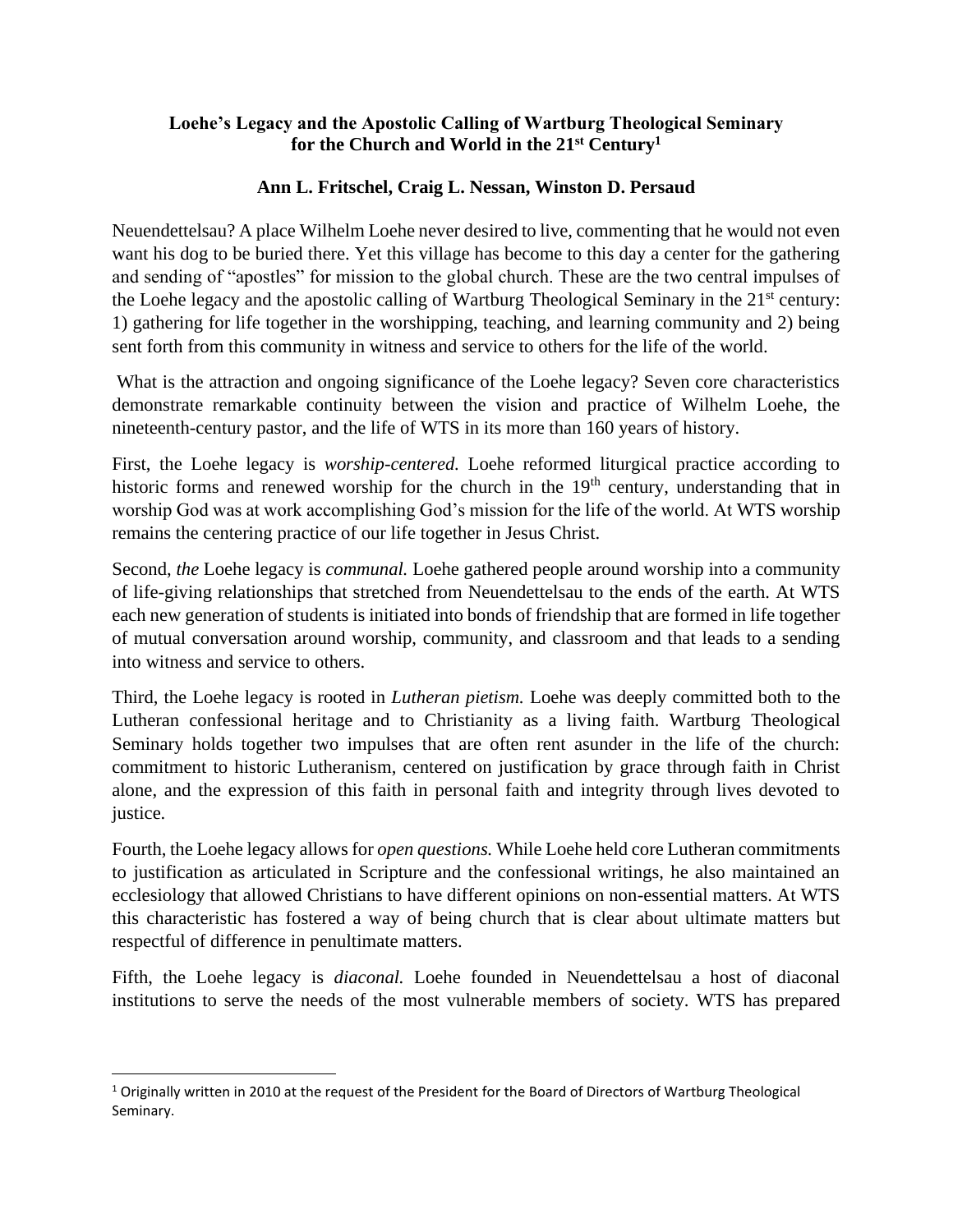students for diaconal service not only as pastors but as deaconesses, diaconal ministers, chaplains, associates in ministry, and active laity, always with an eye on service to the needs of others.

Sixth, the Loehe legacy is *missional.* For Loehe, worship and community life were never ends in themselves, but rather the centering activity for being sent into the world in service to God's mission. WTS understands itself as serving God's mission by sending leaders forth from its communal formation process as leaders for faith communities who "proclaim and interpret the gospel of Jesus Christ to a world created for communion with God and in need of personal and social healing."

Seventh, the Loehe legacy is *global.* Although located in the out-of-the-way setting of Neuendettelsau, Loehe cultivated a global vision of God's mission, reaching out to North America, Australia, Brazil, Tanzania, and Papua New Guinea. WTS continues to cultivate a global ministry by receiving, preparing, and sending students from and for the global church.

The WTS' Mission Statement articulates well how the Loehe legacy continues to come alive in the school: *Wartburg Theological Seminary serves the mission of the Evangelical Lutheran Church in America by being a worship-centered community of critical theological reflection where learning leads to mission and mission informs learning. Within this community, Wartburg educates women and men to serve the church's mission as ordained and lay leaders. This mission is to proclaim and interpret the gospel of Jesus Christ to a world created for communion with God and in need of personal and social healing.* Our mission statement is known and shared by all the members of this community; it focuses the purpose of our life together. The Twelve Pastoral and Diaconal Practices further articulate the shape of the WTS' curriculum and formation process in fulfilling our mission.

The WTS' "way" of forming valued leaders involves the fostering of intentional relationships among students, faculty, and staff in life together through worship, convocations, student-advisor interactions, faculty team-teaching, small-group pedagogy, J-term immersions, contextual education, and community life. The Wartburg "way" has received enthusiastic affirmation through both reaccreditation reports from the school's accrediting agencies *and* the practice of assessment undertaken by the seminary. ELCA bishops and churchwide leaders especially affirm the values of ecclesial partnership, collegiality, and reading context as fostered by the communal formation process of WTS. The mission of WTS closely relates times of *gathering* as teaching and learning community and the *sending* forth into witness to and service of God's mission in the world.

The mission frontier of the  $21<sup>st</sup>$  century presents new and dramatic challenges to the Loehe legacy as WTS seeks to respond faithfully and effectively to its apostolic calling. It is imperative that "learning leads to mission and mission informs learning" abides as the central feature of Wartburg's apostolic calling as it considers new partnerships and unprecedented changes across the landscape of theological education. WTS has been a school located in the heartland of the United States, which has in each generation claimed a global scope for its mission. It has been a center for gathering together gifted people, joining them to worship-centered community, grounding them in biblical and theological wisdom, and sending them forth as valued leaders at God's mission frontiers. Those Wartburg Theological Seminary sends forth as missionaries